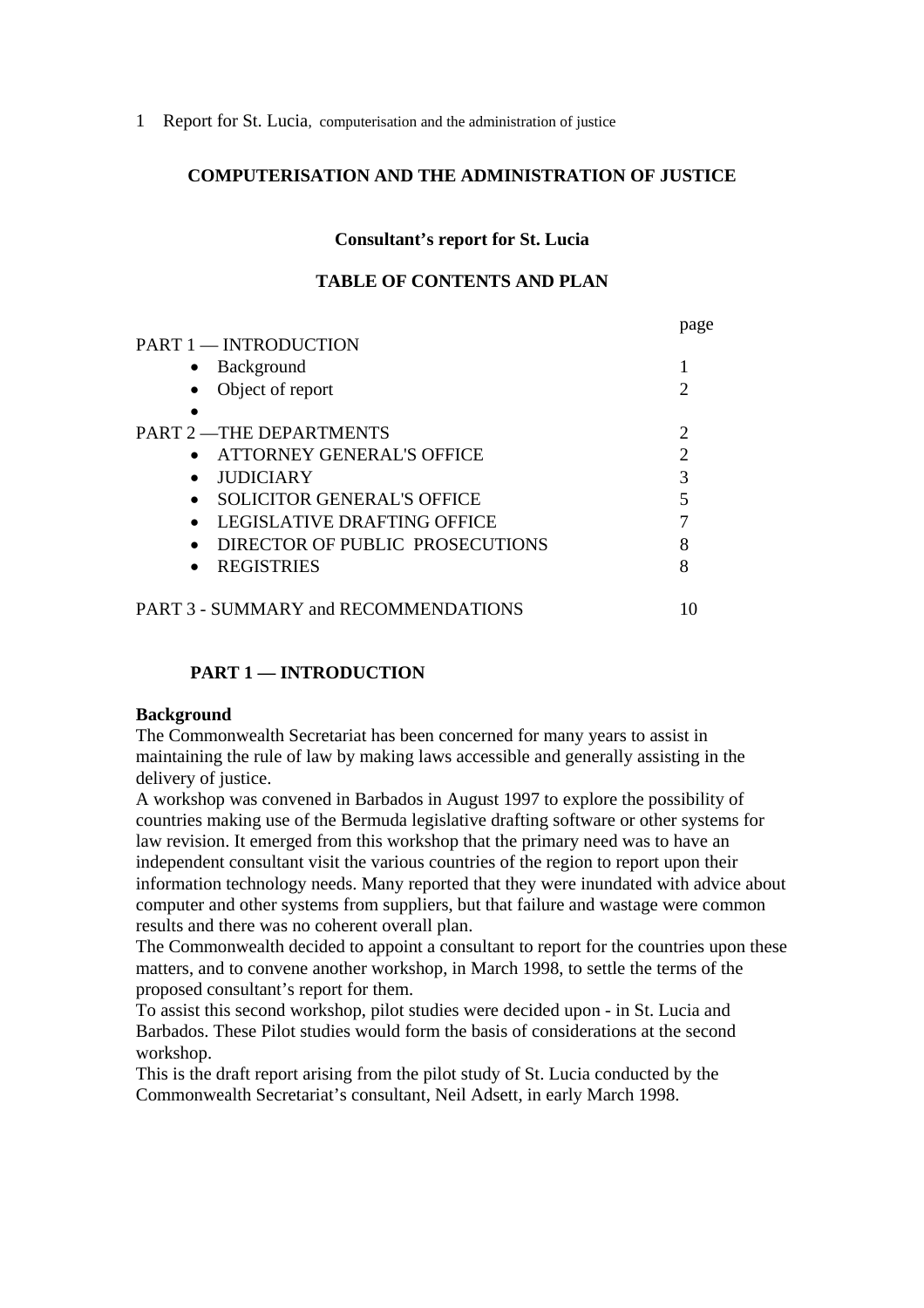The report was compiled in a single week and could perhaps be seen best as a report in progress. Any errors reported to Neil Adsett will be corrected

# **Object of report**

The plan in compiling this report was to -

- consult with as many of the key Government lawyers as possible and to record their views;
- to note the present position, the aspirations of the lawyers, the problems, the practicalities;
- to assess the needs short term, medium term, long term, and the possibilities and problems;
- to give practical solutions and a plan, with costing and an indication of the way forward and especially if CFTC could be approached to fund a project within the overall plan.

## **PART 2 —THE DEPARTMENTS**

## **OFFICE OF THE ATTORNEY GENERAL AND MINISTER OF LEGAL AFFAIRS**

#### **Background**

In St. Lucia there is an Attorney General who is the principal legal adviser to the Government. This office may be either a public or a ministerial office - the present incumbent, Mr. Petrus Compton, is a public officer (not elected).

There is also a Minister for Legal Affairs, Mr. Velor John, who is responsible for, amongst other things, the Judiciary. The organisation chart attached to this report shows the allocation of responsibilities that applies.

I met with the Attorney General and with the Minister of Legal Affairs.

### **Information systems**

The various functions of the Attorney General and the Minister are in the main carried out by the departmental officers and the relevant information systems are discussed in the parts of this report that deal with these heads of department.

Organisationally, the Solicitor General fulfils the role of permanent secretary to the Attorney General's Chambers (the Minister has another permanent secretary), and the Attorney General is serviced by staff within the general office.

### **Problems**

Problems highlighted by the Attorney General were -

- post installation support is needed when any computer related system is introduced - stories abound within government of machinery being installed but never operated, and of it breaking down and nobody knowing how to fix it or who to call for help.
- Training is essential and the training should be very broadly based so that if staff leave there should always be someone else who understands the system and can carry on with it - a whole pool, inter-departmental if needed, from which Government can draw.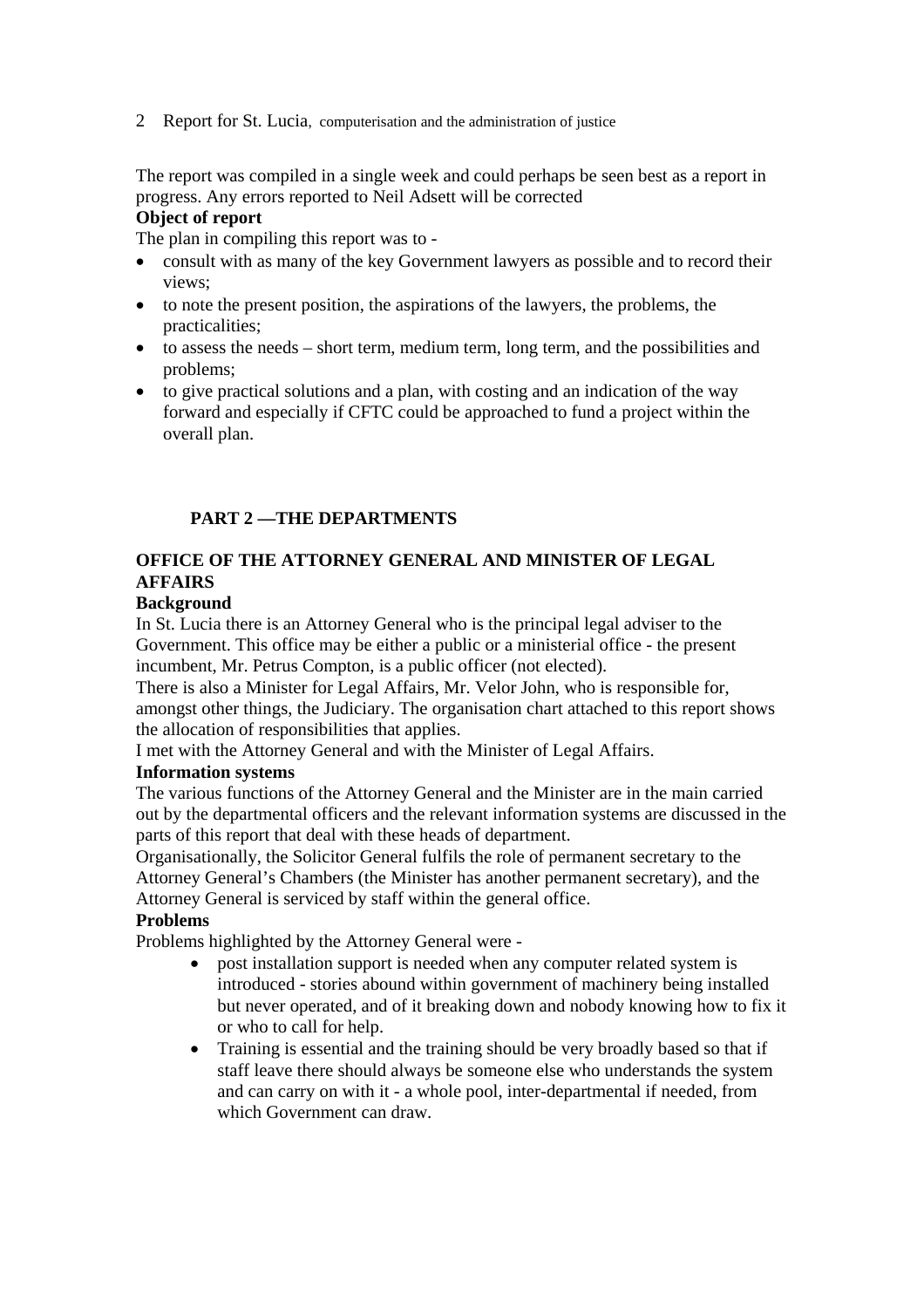### Attorney General and Minister, cont'd

• The Minister of Legal Affairs stressed that a holistic view should be taken of the Department's requirements - the piecemeal approach was doomed to failure.

### **Future requirements**

Law Revision is a top priority - help is needed to get this underway successfully. As part of a law revision project, it is hoped that a law reform mechanism can be put into place and then continued permanently.

### **Recommendations**

- 1. A law revision is essential, and as part of that process, the continuing reform of the law can be addressed and institutionalised. This could be done by a high powered Law Revision Committee being established to guide and implement proposals put forward by the Law Revision Commissioner and others, and after the law revision project, this body could continue in another form as a law reform agency.
- 2. Laptop computers should be purchased for the Attorney General and the Minister.

## **JUDICIARY**

### **Background**

The court hierarchy in St. Lucia starts with the District Court, which has 6 Magistrates, one of whom does only family law type work. There is no small claims court. Above the Magistrates is the High Court, comprising usually 2 Judges, but presently there is only one full time judge and another mainly engaged as acting Judge of the Court of Appeal, plus visiting temporary Judges when this can be arranged.

The regional Court of Appeal is next in the hierarchy and the Chief Justice of the High Court is also Chief Justice of the Court of Appeal of the Eastern Caribbean Supreme Court (and chairman of the Judicial and Legal Services Commission).

Appeals ultimately can go to the Privy Council in London.

In making this assessment, I interviewed -

Mrs. Indra Hariprashad-Charles, Chief Registrar of the OECS Court of Appeal; Her Honour Justice Suzie D'Auvergne, Judge of the High Court of St. Lucia; and Ms. Floreta Nicholas, Senior Magistrate.

### **Responsibilities/functions**

The District Court has a civil jurisdiction of EC\$5,000 and mainly summary criminal matters (including hybrid offences dealt with summarily, either at the election of the accused or by the court's determination) which is able in general to order up to 3 years imprisonment.

The High Court has unlimited jurisdiction and the Court of Appeal hears only appeals from the 8 countries serviced by this regional court.

### **Information systems**

### Magistrates

The statute law is very hard to find, and the Magistrates have no access to decisions of the High Court or Court of Appeal (West Indies Reports unknown). There are gaps in the law and the Civil Code is out of print and rare.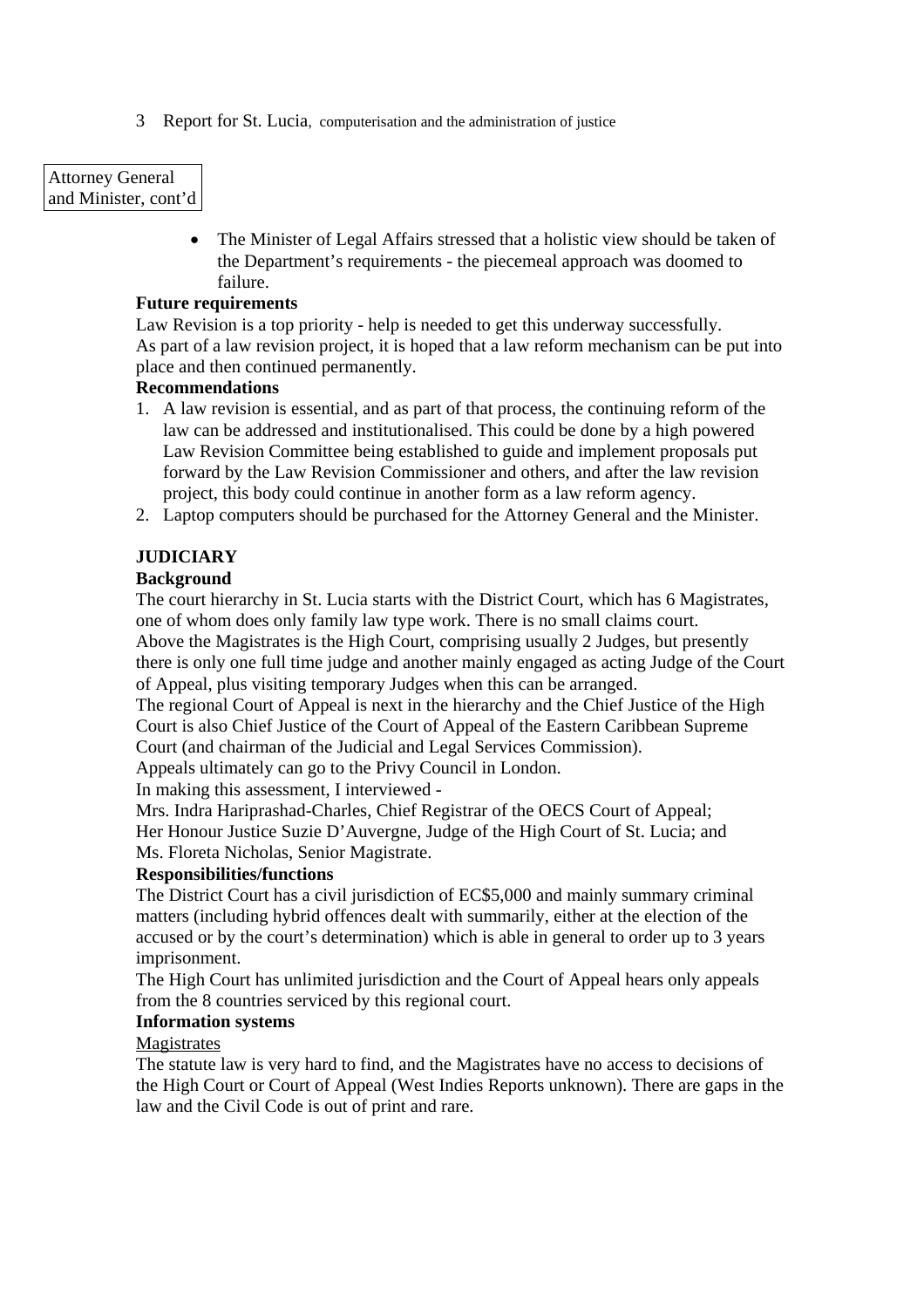#### Judiciary cont'd

Case management is a problem and is causing serious delays in having cases heard, especially committal hearings. Money was spent in 1995 to have case management software designed for them, but it cannot be used because they have not been able to buy the hardware necessary. They have computers but have been told that they are the wrong type. None of the Magistrates have computers. There are 3 or 4 clerk typists with miscellaneous computers and they use them like typewriters.

There is a plan to set up a case management unit, but this hasn't happened as yet. Not since the 1950's has the administration system in the District Court been revised. High Court

Statute law is hard to find, and they have to get people to scurry around to try to find the law. No case reports are available except for the ones that the Judge remembers and keeps for herself. The Judge thought that the former Chief Justice had cases and records and that some private lawyers may be keeping their own case records.

#### Court of Appeal

All of the appeal judges have their own laptop computers. The registry is well equipped with computers all running Word97. The Chief Justice is an ardent computer user. The registry has an internet connection and access to some foreign data banks of laws. The Chief Registrar has made a start at compiling a digest of cases, and all written decisions of the court are compiled into annual volumes for the use of the judges and the library.

The Chief Registrar is also establishing a database of cases, using MS Foxpro software. This database tracks cases in progress and records relevant details. It will include reasons for decisions when the judges compile a summary of these for the database.

The West Indies Law Reports publish a fair number of decisions of the court each year, but the OECS law reports, which were produced in 3 volumes between 1991 and 1995 have not been kept up.

#### **Problems**

- Statute law is hard to find.
- Cases are largely unavailable.
- Law libraries are inadequate, except for Court of Appeal which is growing but needs organisation.
- There is poor communication with any other agency -Magistrate would like internet access for research and networking with Police and Prisons to keep track of cases coming on each day, and status of accused - ie whether they are already in prison or on remand or missing.
- There are substantial delays in the system regularly criminal cases are taking 5 years to be heard. The Judge says that this delay is all in getting through the District Court committal system and with lost files etc. in the District Court.

#### **Recommendations**

- 1. law revision published and maintained.
- 2. case reports and/or indexing of cases published and maintained.
- 3. computers should be purchased for Judges and Magistrates, and training for these and for the support staff should be organized.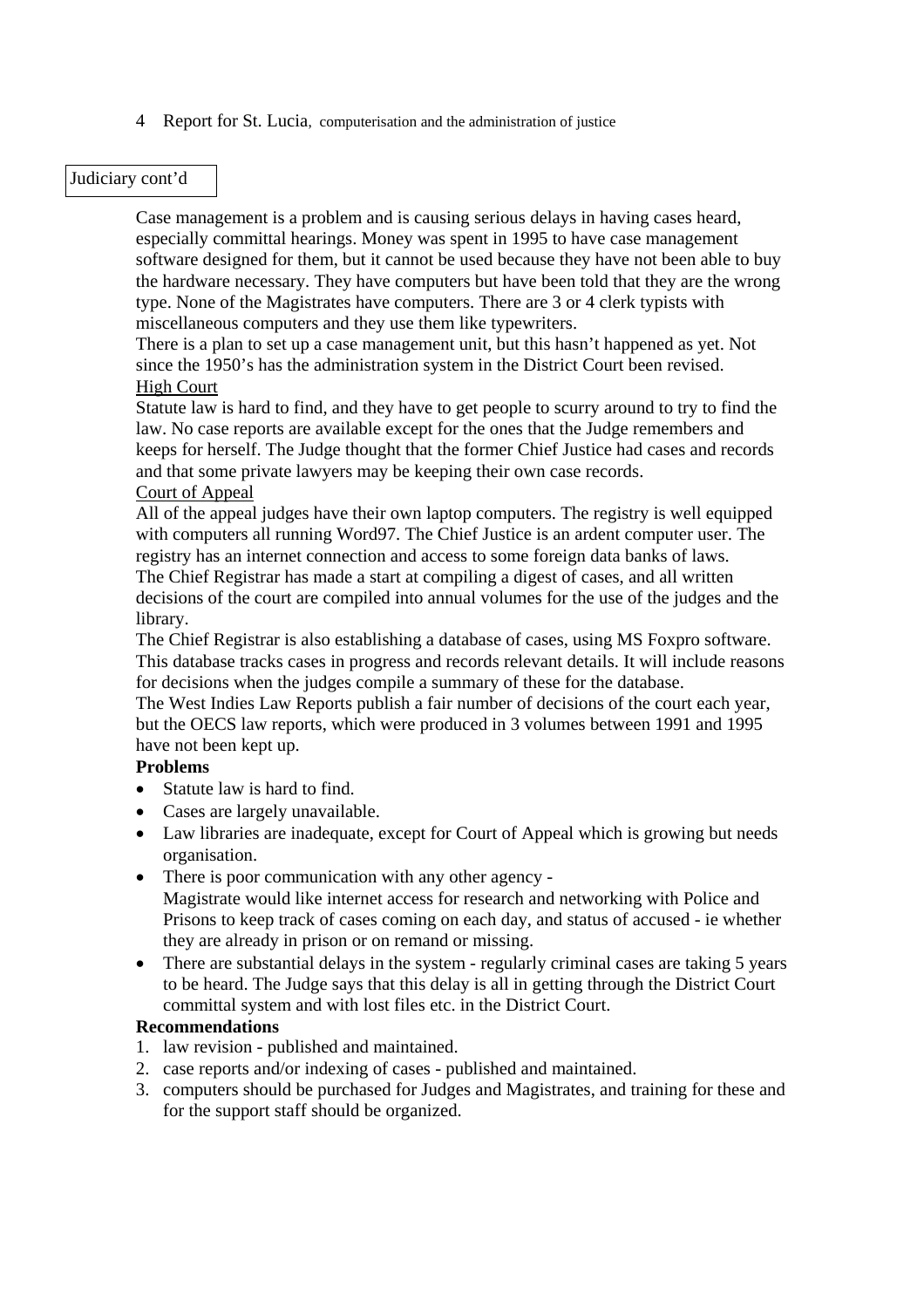#### judiciary cont'd

- 4. An expert needs to examine the case management problem and devise a system to correct it. The use of computers for this task in such a scenario of relatively small case numbers, poor computer awareness within the office, and the existing delays, is problematic and may, even in the longer term, cause more delay and problems than the present system.
- 5. Internet access should be established for research and networking.
- 6. Limited network for information sharing could be considered at an advanced stage of the enhancement of computerisation of the office.
- 7. Legislate to avoid the need for a full "trial" at the preliminary inquiry stage this has been done in many other places, including in the Caribbean, and there has been no problem with this - justice is still delivered but the delays and costs are cut down markedly.
- 8. Legislate to raise the jurisdiction of the District Court, especially with civil cases, which can more sensibly be dealt with by Magistrates, either in their normal jurisdiction, or sitting as Small Claims Tribunals, for the expeditious and informal disposition of minor cases.

### **SOLICITOR GENERAL'S OFFICE**

### **Background**

I met with Ms. Miriam Samaru, the Solicitor General. She has been the Solicitor General for 18 months, and is an experienced Trinidadian lawyer working in St. Lucia on contract.

### **Organization structure**

The Solicitor General gave me an organisation chart of the Justice Department that had been prepared for me. This organization chart is attached to this report.

The staff comprises one senior crown counsel and 2 crown counsel, plus 3 administrative support staff and 5 secretarial support staff.

#### **Responsibilities/functions**

Basically the Solicitor General is responsible for the administration of the Attorney General's Department -

all government civil and commercial legal work.

supervision of legislative drafting.

the conduct of constitutional and major court matters.

The Solicitor General does not act as Attorney General during his absence, but does in fact ensure that the office runs smoothly during any such absences.

#### **Information systems**

Computers are used in the office at the present solely as word processors (and for accounting purposes). There is the usual miscellany of machines and software (WP6.0 is mainly in use). Computer and printer maintenance and backup is obtained from the private sector and is good.

No professional staff have computers, and there are not enough computers (or printers) to go around amongst the support staff.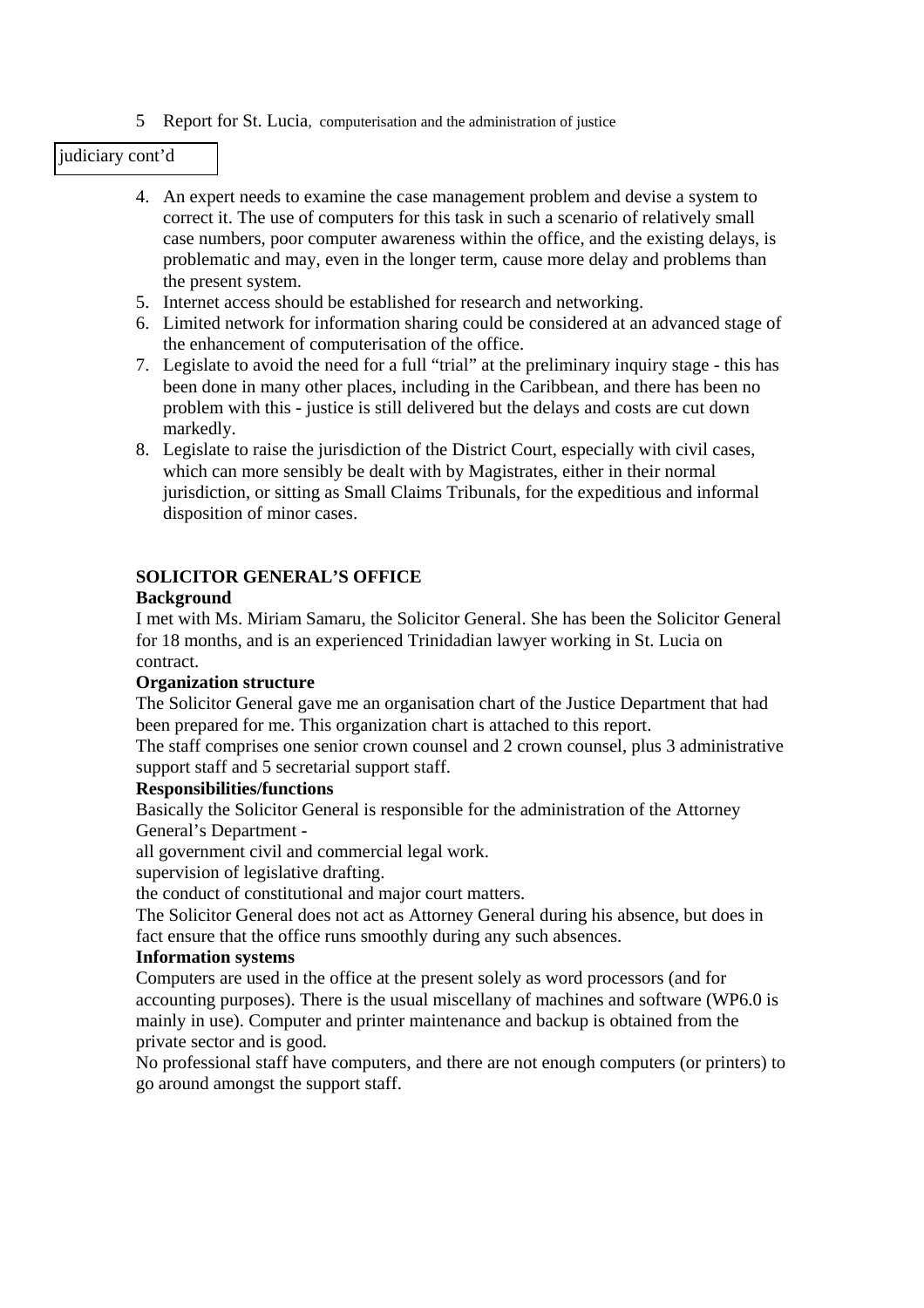Solicitor General cont'd

The statute law is difficult to find and much time is wasted tracking amendments to find the current law. The Index of laws produced by the UWI is invaluable, but only about 15-20 copies are purchased each year because private lawyers don't buy them regularly.

The statute law was once contained in codes - a civil code, a criminal code, and a commercial code, and this structure remains basically in place, especially in the criminal area. The commercial code is mainly repealed.

The last Revised Edition was in 1957 and since then there have been annual volumes of laws produced. Many years' laws are very difficult to find and involve a hunt around all government offices and even departmental files to locate originals of laws if need be. There are no court reports from the High Court or Court of Appeal available. Only if someone knows the name and details of a case can it be located separately in the High Court library. There may be an attempt underway at Cave Hill campus to collate the cases on the civil code, and the Solicitor General has started to sort Court of Appeal decisions by jurisdiction.

There is no centralised system for keeping precedents or opinions of the office, nor of office memos or manual.

### **Problems**

- The current statute law is difficult to find.
- The relevant cases are not accessible.
- There is no communication between different areas of the government system.

### **Future requirements**

- A law revision project needs to be undertaken and completed.
- Staff need training to use computers effectively.
- New computers need to be purchased so that professional officers have access to computers for word processing and to access and share information.

### **Recommendations**

- 1. Plan and commence law revision.
- 2. Purchase entry level personal computers for
	- Attorney General
	- Solicitor General
	- Director Legislative Drafting
	- Legislation Secretary
	- Two for general office assistants (one if pentium loaned out is returned).
- 3. Undertake a week long in-country course of computer training for all staff.
- 4. Establish internet access capability to enable research to be carried out via the internet, and to allow email communications.
- 5. Establish, via the internet, an intranet network to enable the Solicitor General's office to network with other government offices, in a limited way at first, but to establish the framework and expertise to allow greater networking in this way as professionals and support staff gain more expertise in this medium. This intranet would also allow a remote expert to evaluate and solve software problems and breakdowns.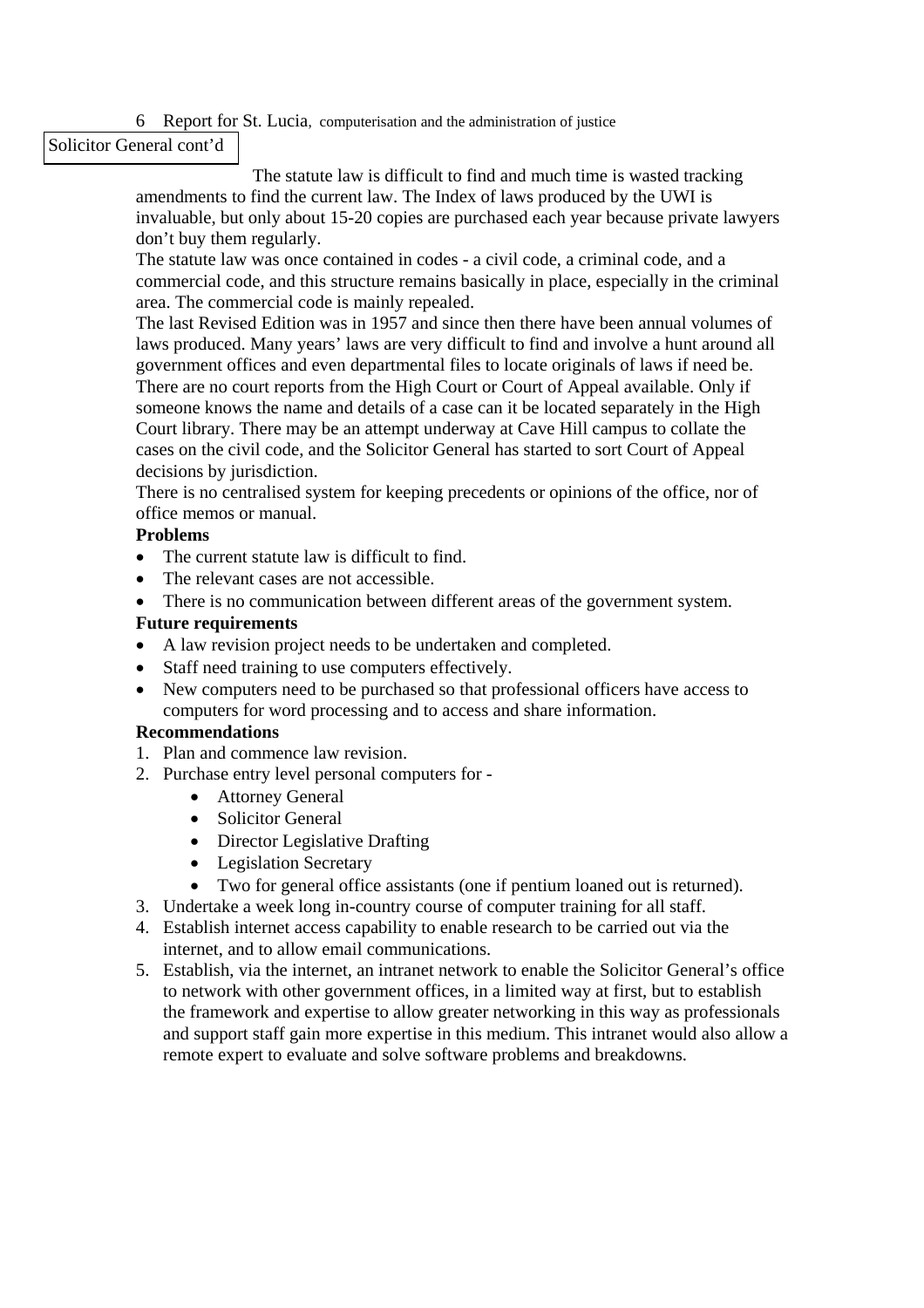## **LEGISLATIVE DRAFTING OFFICE**

### **Background**

I met with Victor Appeah, the Director of Legislative Drafting, a Ghanain working on a (second) 2 year contract. I also met with Jacqueline Laurency, the legislation word processor. There are no other drafters, but there is a prospect of a St. Lucian coming to the office in October after completion of a post graduate course in legislative drafting at the University of the West Indies. CFTC has also been asked to supply another drafter. **Responsibilities/functions** 

The drafter is responsible for drafting all legislation upon departmental instructions. The legislation priority is set quarterly by the Attorney General who deals with cabinet on the Government's requirements. Sometimes regional harmonised Bills are available in draft form. Some advice on statutory interpretation is given.

### **Organization structure**

Administration is dealt with through the Solicitor General, but drafts are usually given to and discussed with the Attorney General. The Attorney General also does some drafting. **Information systems** 

### The laws are very hard to find and much time is wasted trying to find out what the current law actually says. There is no networking and no access to email or the internet to obtain precedents in electronic form. Drafts are written in long hand by the drafter and then typed (using WP6.0) by Jackie, who is easily able to process everything given to her - both confirm that the bottleneck is at the drafter's end, not the typing. Drafts are produced in a standard format, corrected and then sent to the Government Printer on a computer disc. The Printer then reformats the text (mistakes can be introduced at this stage) and the drafter then proofreads all the material again, making fresh changes and corrections.

The UWI Index to the laws is invaluable.

There is no databank of cases, precedents or opinions.

### **Problems**

- Access to existing law is a big problem, both for the drafter and for the instructing departments.
- There is too little time to get through the work for one drafter.
- There is no access to precedents.

### **Future requirements**

The office should be producing camera ready copy, to get it correct, avoid extra delay with proofreading, and to enhance Jackie's life and use her time more efficiently. **Recommendations** 

- 1. The drafters need entry level personal computers and the whole office needs training on how to use word processors effectively.
- 2. Jackie and selected others (from within the Attorney General's Chambers and outside it) need advanced training, on the use of macros and advanced desk top publishing techniques (standard features in MS Word97) to produce camera ready copy and to store, back up and keep track of drafts and laws efficiently.
- 3. Internet access is needed, with training on accessing databases and using email.
- 4. A scanner and appropriate software (Omnipage, latest version) would also be useful to facilitate the drafting work.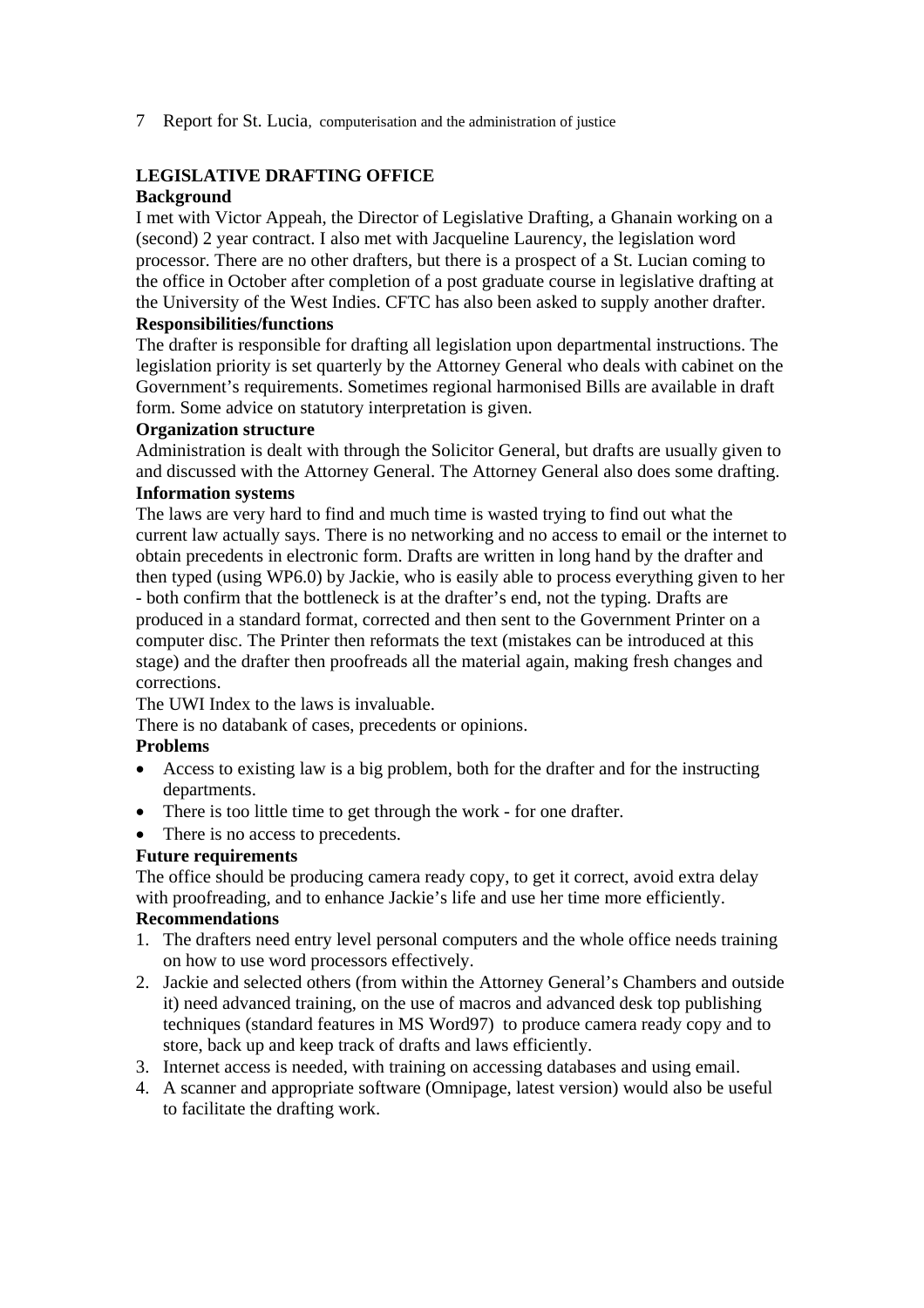### **DIRECTOR OF PUBLIC PROSECUTIONS**

### **Background**

I met with the Director of Public Prosecutions Mr. Errol Walker and his deputy, Mr. Robert Innocent. They are the only lawyers in the office.

### **Responsibilities/functions**

The DPP is a constitutional office and responsible for all prosecutions. In fact, because there are only the two lawyers, the DPP usually does not get a case until after the Preliminary Inquiry stage - this is seen as a problem that needs to be addressed.

### **Organization structure**

The office is independent, but the Minister of Legal Affairs handles administrative matters that arise.

### **Information systems**

There is no indexed record of cases or comparative sentences or the like, and the usual problem with finding the law or relevant cases applies. The typist uses a single computer purely as a word processor; the office is naturally geared more toward appearing in court. **Problems** 

- They need access to authorities and would like internet access to get at the foreign databases.
- There is little communication with the Police, Prisons, Probation Office or Attorney General's chambers. They want to access by computer the antecedents of accused persons, for sentencing and plea considerations; they want to find out if accused are already in prison etc. - Police and Prisons records are not good and they need to be organized and computerised.
- In the High Court, no submissions or evidence are recorded except by notes. The Judge's summing up is audio recorded and taken in short hand, and this should be done for all the proceedings.
- Court decisions should be recorded in a computer system that would allow the judgements to be kept track of - presently many people never pay their fines and these are lost sight of.

### **Recommendations**

- 1. Simplified committal hearings should be provided for "paper committals", and this would enable the DPP to deal with cases from the outset (as they think they should) and still be able to manage the work load.
- 2. Law revision and case reports are needed.
- 3. A simple network to share information could be joined by this office at an advanced stage of the justice system computerisation.
- 4. Internet access for research should be established.

## **REGISTRIES**

### **Background**

I met with Ms Victoria Charles, the Chief Registrar ( a former Magistrate), and her deputy, Ms Kimberly Cenac, at the combined registry.

#### **Responsibilities/functions**

The Registrar is registrar of the High Court, and all High Court pleadings and court documents are filed in the registry. Court of Appeal documents are also accepted and transmitted to the Court of Appeal registry.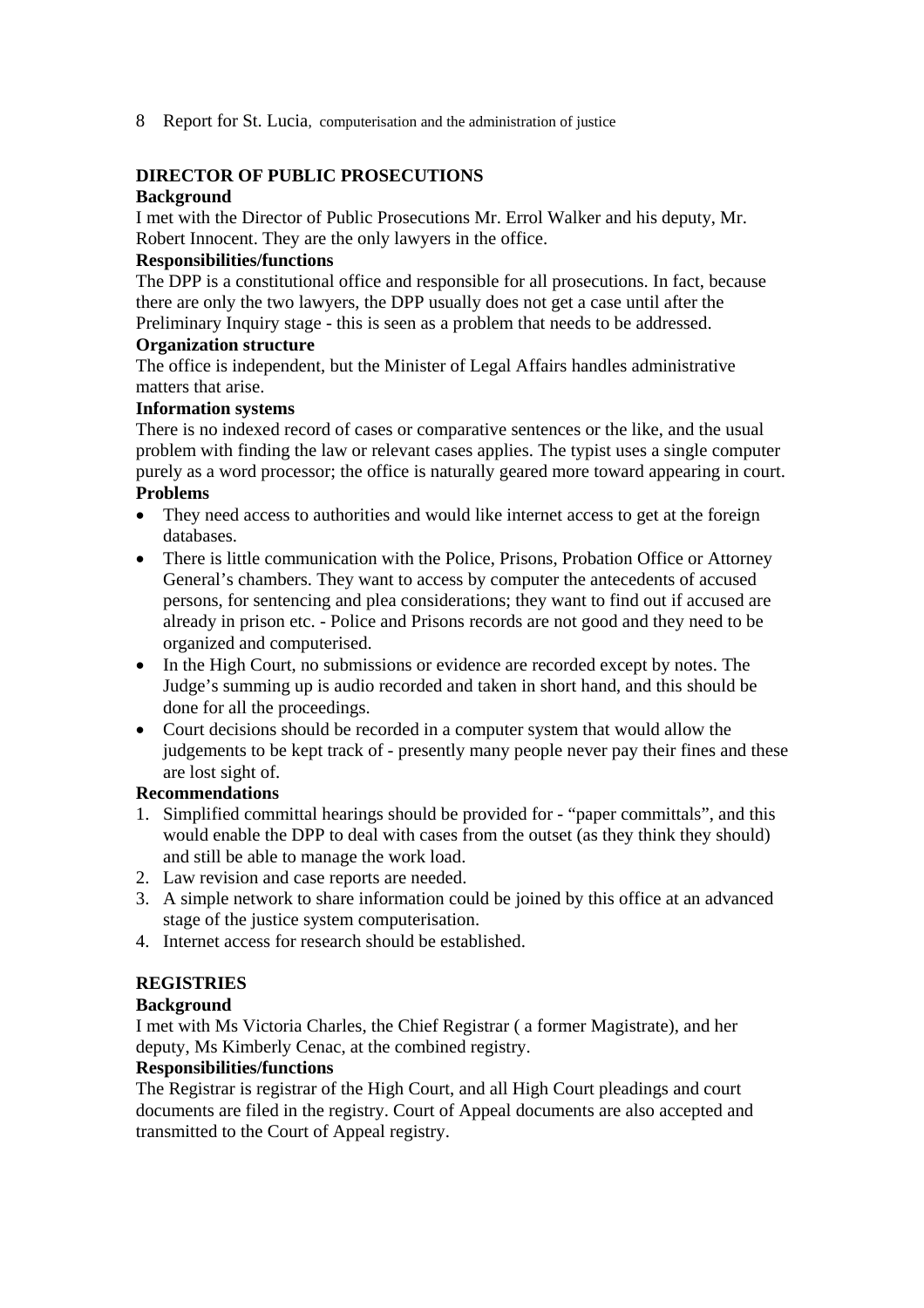In addition, the registry is also the registry of -

- companies
- deeds, mortgages
- intellectual property
- civil status births deaths and marriages.

#### **Organization structure**

The registry comes under the Attorney General's portfolio. There are plans well advanced to separate the High Court registry, deeds and civil status from the other registry functions; house them separately, but still with the Registrar supervising.

### **Information systems**

All systems are manual. There is no computer record at all.

Critical records of births, companies etc. are contained in large folios as they have been for more than a century. Records in some cases can be searched by applicants and there is the real danger that records will be taken or destroyed.

Some of the folios I saw were in an advanced state of decay and I was told that some records had gone missing.

It is only because of the dedicated work of many of the long time employees that the system is maintained at all.

Computers are used merely as typewriters, and there are in fact more actual typewriters in evidence than computers.

## **Problems**

- Records are in need of modern storage and retrieval systems. A database needs to be established for record and search purposes.
- The system would quite likely fail altogether if experienced staff left the registry.
- There is no backup of records.
- Delays in registration are likely.

### **Future requirements**

The registrar is alive to the need to change and to become computerised. External help is required because everyone is too busy running the present system to take time off to develop and integrate a new system.

### **Recommendations**

1. A registry expert should be recruited to advise on and help, hands on, to implement a new computer based registry system. This would best be done when or after the registry is divided as planned.

Problems must be expected in a change from the present system to one that is computer based. Because the work of the registry must carry on throughout, external help is required.

- 2. Very old records should be microfilmed because of their advanced decay microfilm hardware was purchased but not used because of lack of training.
- 3. I am sceptical of the value of a case management software system to cure the serious delays in getting cases to trial through the District and High Courts. Such computer systems work well in large jurisdictions, but in my experience they would just add another complication into the system and then everyone would blame the computer instead of the real problem. I think it could be better solved by placing a senior officer in the proposed case management unit, with authority to force compliance by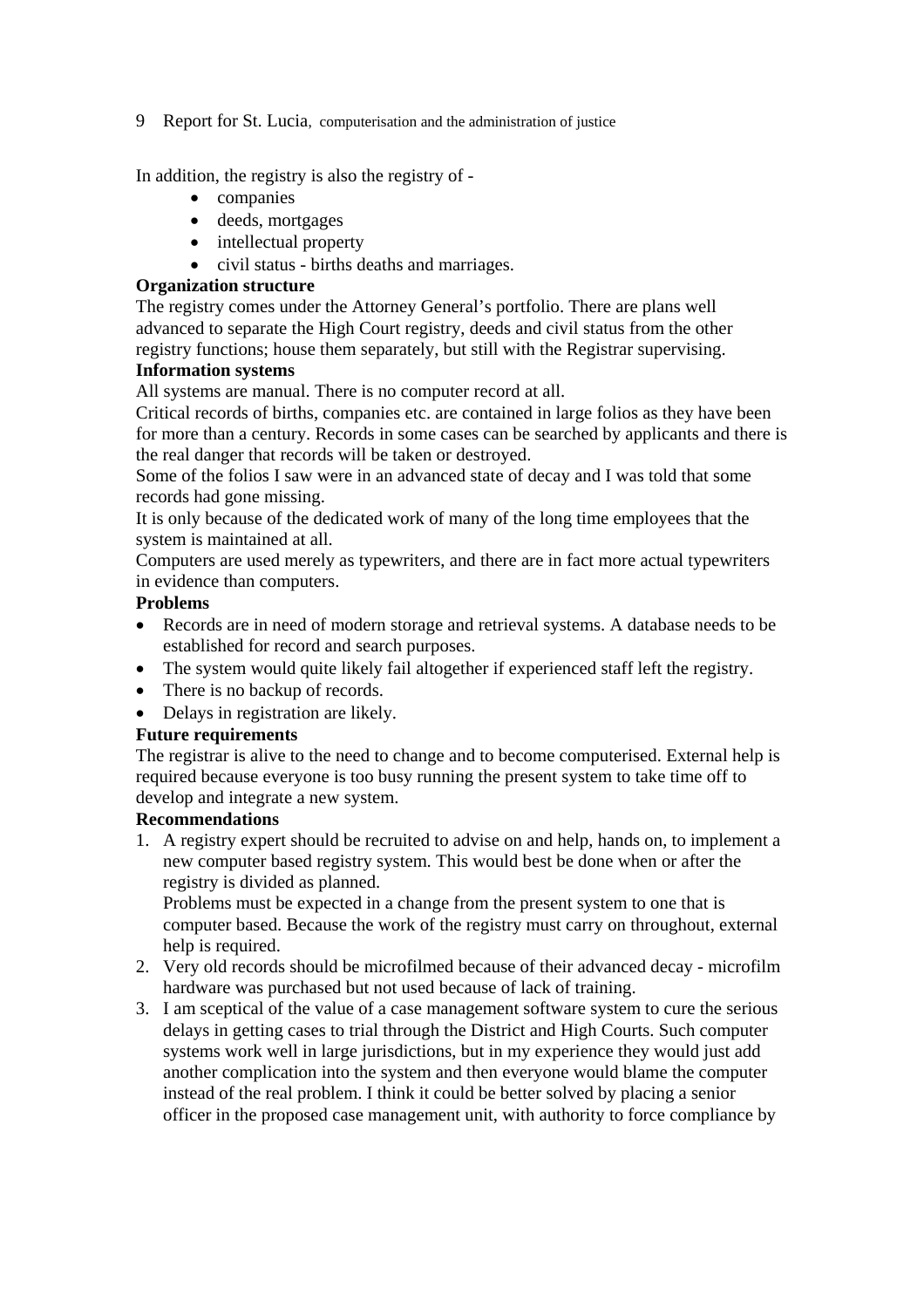the registry at the District and High Courts with a strict system. This would have to be coupled with reform of the time wasting double trial procedure for indictable offences. No doubt computers would be used in this case management, but I do not believe that the system should be made subservient to the computers.

### **PART 3 - SUMMARY**

## **EXECUTIVE SUMMARY**

### **General**

Generally I find a skilled and motivated group of people working hard in a system that is working but could be made to function more efficiently and quicker and with greater job satisfaction, if the system was reorganised a little, especially around basic computer systems.

Most, if not all, the people I spoke to realise this and would welcome a change. Most are too busy forcing the system to work to be able to step back and design or implement such a change.

### **RECOMMENDATIONS**

1. I have noted briefly against each Department the basic recommendations. Generally I am not recommending major change based upon sophisticated software systems (this is necessary for the combined registry).

I believe that complete reliance on an imported software system is wrong and could possibly create more problems, if not chaos.

- 2. I recommend that many of the lawyers should become computer users, with computers on their desks and training undertaken in their use. I find lots of computers in use as typewriters and this is no problem, because they do make wonderful typewriters. However with some training, they could be used more efficiently by the support staff as well.
- 3. The word processing programmes should be standardised across the judicial system, and I recommend MS Word, the latest version. Any existing computers that are unable to run Windows 95 and Word97 can still run on Windows 3.1 and Word 6 or 7, and the work and the operators will be able to be transferred and networked without much problem. Nobody I saw will have any trouble adjusting (Word is the

summary recommendations cont'd

most commonly used now) from Word Perfect or other systems, especially with several days training.

- 4. Training is necessary. If the changes are made across the entire justice system, the trainers would then be able to train operators in batches across the Ministry, depending more on function than office proximity - thus basic typists from the Attorney General's Chambers would be trained with basic typists from the District Court etc. and likewise the executive stream of, eg. Solicitor General and Magistrates would be trained for several days in classes together. This should also allow for personal contacts to be established and greater portability of skills between the departments of the justice system based on function.
- 5. The need for a law revision is a common complaint. The Attorney General has this as a top priority, and rightly so because there is a real danger that the statute law of the country will be debased and ignored if it is not made certain and accessible.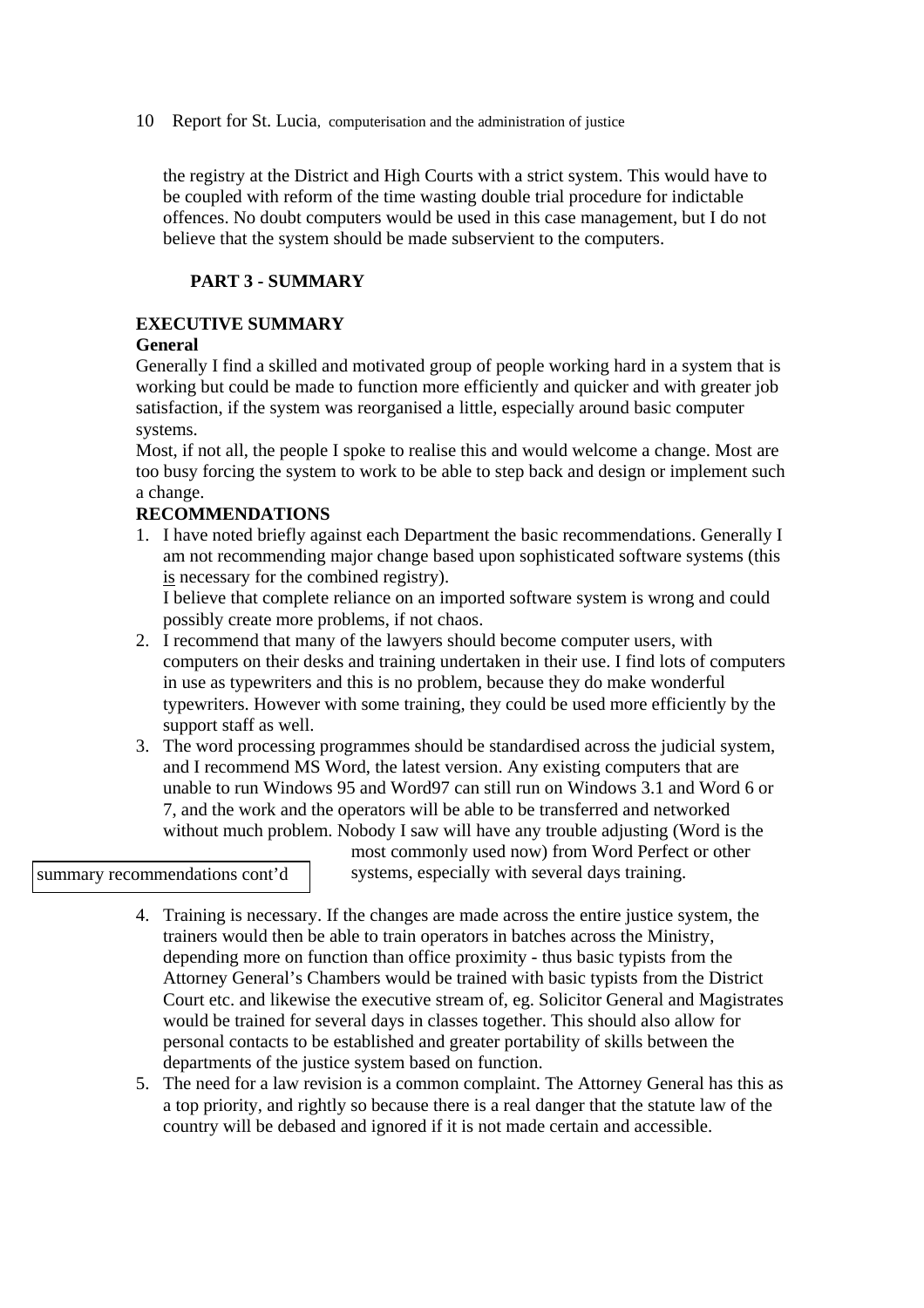The world, and the Caribbean in particular, is littered with law revision projects started and abandoned. This is a danger in St. Lucia because it is a big task; after 40 years and fundamental constitutional changes. I recommend that the law revision project be planned, managed and supervised by a consultant who can ensure that it does proceed to completion on time and within budget. Merely appointing a lawyer to do the work is, in my experience, not enough to achieve success. The Commonwealth Secretariat could be approached for assistance in this area.

- 6. The law revision project will certainly uncover many problems with the existing law, and will generate many proposals to rationalise and augment the laws. This can best be managed by a high powered committee set up by Cabinet and recommending to Cabinet and the legislature the changes that are desirable. The composition could perhaps include the Attorney General, the Solicitor General, a senior representative of the judiciary, the Prime Minister or high cabinet Minister, the Minister for Legal Affairs, the Director of Legislative Drafting, a representative of the Bar Council. This committee could evolve into a Law Reform Agency when the law revision project concludes.
- 7. The law revision itself would establish, apart from the new law books, a database of the law which could then be maintained, made available as books, booklets, CD's, and on the internet (at a price to external users) and enhanced over the years, by the inclusion of annotations and related material to make the law more user friendly and relevant - as with guidelines and directions that would perhaps not be part of the actual law, but would assist in making the law practical and alive.
- 8. The courts are deciding matters every day, and these decisions should be available to lawyers and others to flesh out the statute law and common law. Accordingly there needs to be established a database of cases, organized by subject to allow them to be a guide to the likely interpretation of the law. This would mean that many cases could be avoided, if potential litigators or defendants (and the court) know of relevant decisions which would most likely be followed again by the court. This database of cases needs to be planned for, and a qualified person appointed with the specific task of going through the court decisions and organising them and including them in Digest/Index form and with the full text of the reports available.

summary recommendations cont'd

This job is not massive; 18 months work properly organized and

supervised would suffice to complete the project. Budget restrictions (of Government and users) would dictate how the product could be presented - in Index form perhaps, with the full text available in electronic form (CD or Internet) that is computer searchable and cheap to produce.

- 9. The Internet needs to be made use of throughout the justice administration system as a research tool, lawyers can access the main overseas databases of cases and statute law. For example the drafter who needs to produce a certain law could search for precedents from other countries, pull text down onto the drafter's computer, adapt it to St. Lucia's circumstances, and present it as a draft - quickly, with no need to retype, and having the advantage that it is a law with proven workability. In addition the databases of laws and cases established in St. Lucia can be made available on the internet very effectively and updated quickly and cheaply.
- 10. Furthermore, if there is to be networking within the justice system, the internet is well placed to provide the medium for this networking. It would be hopeless to try to wire